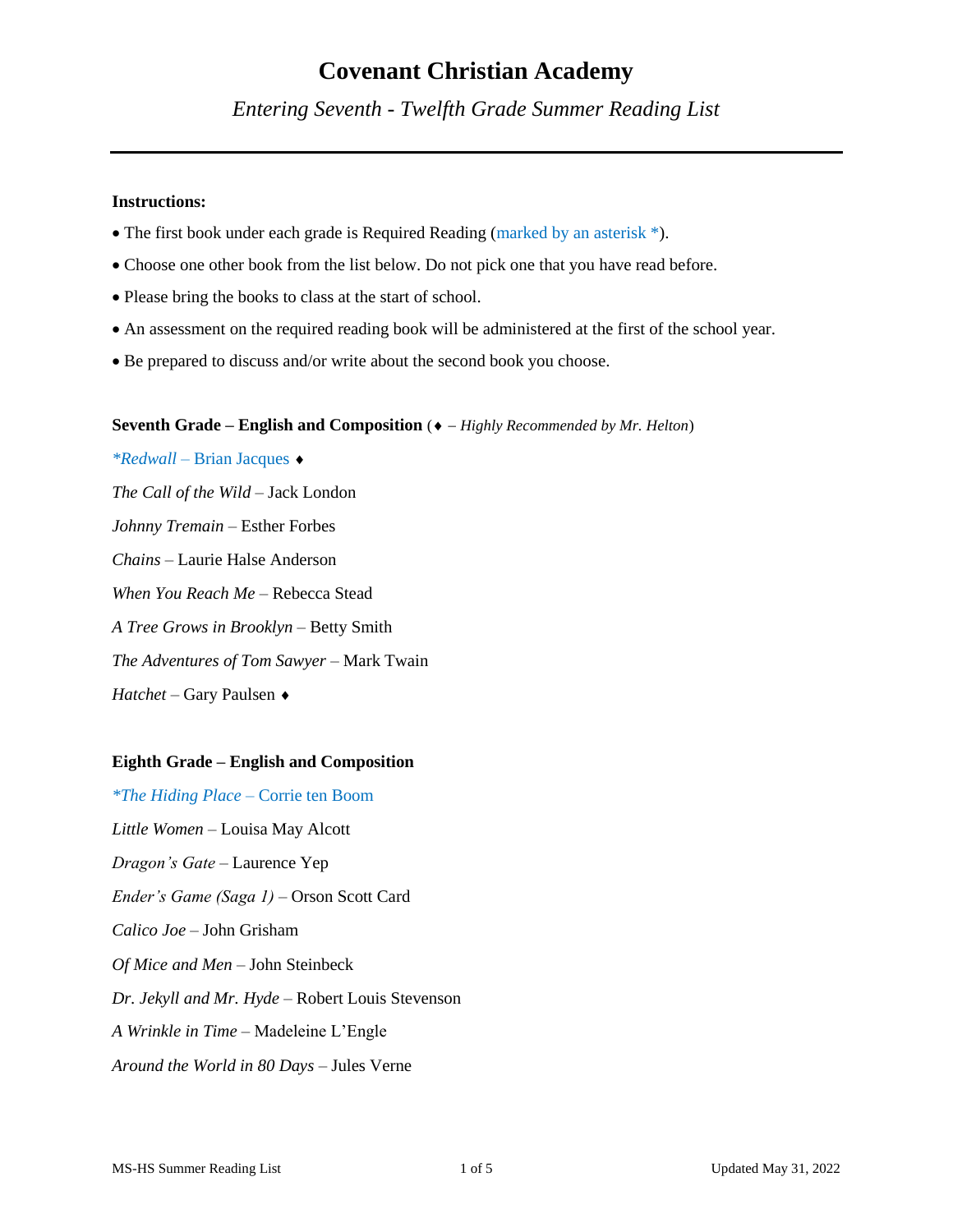**Ninth Grade – English and Composition (◆** – *Highly Recommended by Mr. Helton*) *\*To Kill a Mockingbird –* Harper Lee *The Glass Menagerie –* Tennessee Williams *Dracula –* Bram Stoker *The Count of Monte Cristo –* Alexandre Dumas *American Born Chinese –* Gene Luen Yang *Much Ado about Nothing –* William Shakespeare *Dandelion Wine –* Ray Bradbury *Fire –* Kristen Cashore *Perelandra* (book #2 in the three-part series) – C.S. Lewis ♦

## **Tenth Grade – English and Composition** ( − *Highly Recommended by Mr. Helton*)

*\*Fahrenheit 451 –* Ray Bradbury *Slaughterhouse-Five –* Kurt Vonnegut *Pride and Prejudice –* Jane Austen *Catch-22 –* Joseph Heller *October Sky –* Homer Hickham *Animal Farm –* George Orwell *A Separate Peace –* John Knowles *The Great Divorce –* C.S. Lewis

# **11th Grade – American Literature**

*\*The Great Gatsby –* F. Scott Fitzgerald *Adventures of Huckleberry Finn –* Mark Twain *Death of a Salesman –* Arthur Miller *The Sun Also Rises –* Ernest Hemingway *The Red Badge of Courage –* Stephen Crane *The Scarlett Letter –* Nathaniel Hawthorne *The Legend of Sleepy Hollow –* Washington Irving *Into the Wild –* John Krakauer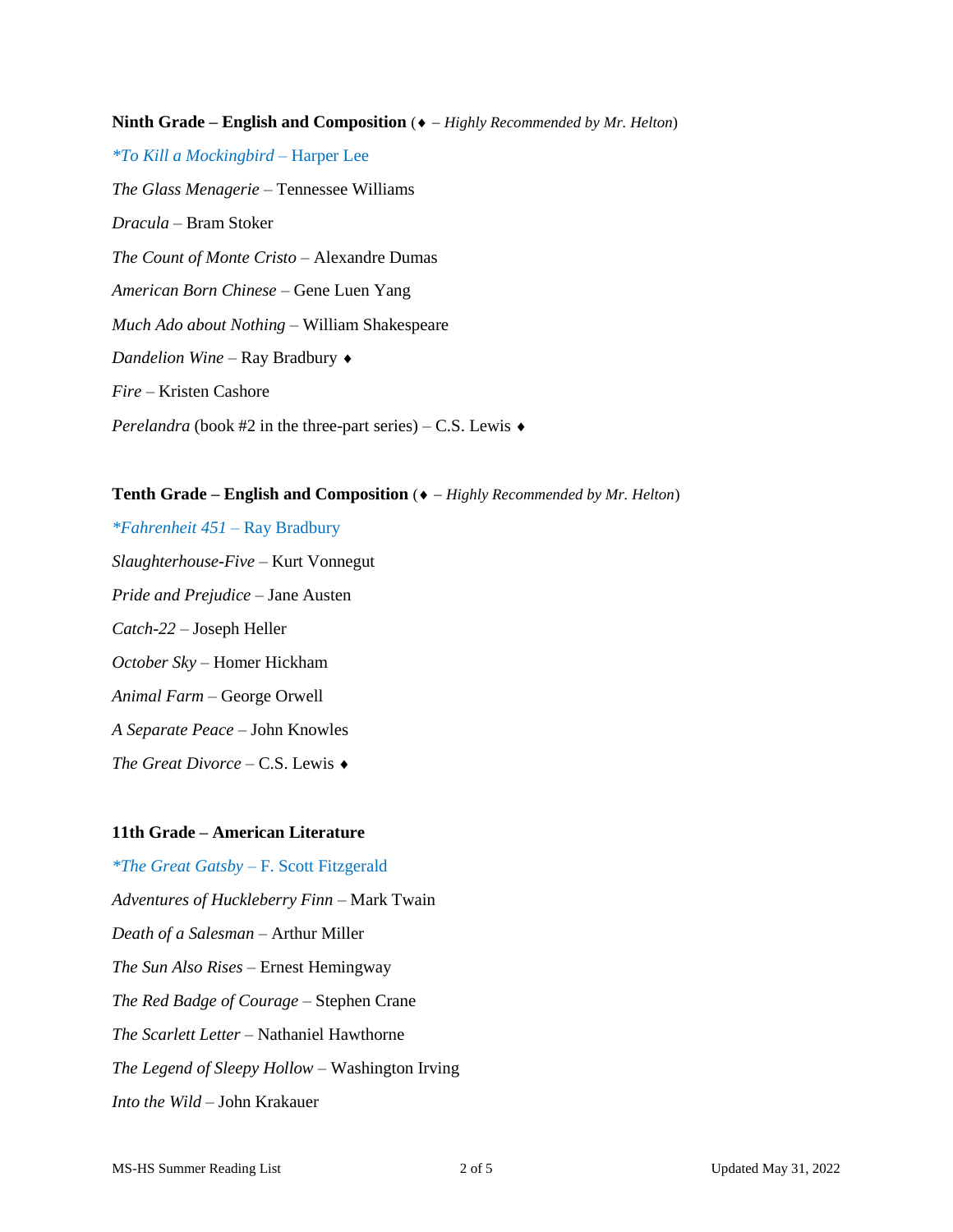## **AP US History**

Additional Instructions: Read the required text *and* one additional book from the list. When we return to school, the teacher will assign written book reports for the summer readings.

\*\*For students taking AP US History, this will satisfy the second book for sophomore English\*\*

*\*Common Sense –* Thomas Paine *His Excellency: George Washington –* Joseph J. Ellis *Undaunted Courage: Meriwether Lewis, Thomas Jefferson, and the Opening of the American West –* Stephen Ambrose *Gods and Generals –* Jeff Shaara *Strange Career of Jim Crowe –* C.Vann Woodward *Mornings on Horseback –* David McCullough *Ava's Man –* Rick Bragg *D-Day: June 6, 1944 –* Stephen Ambrose *The Right Stuff –* Tom Wolfe

# **Eleventh Grade - AP English Language**

*\*The Education of Henry Adams –* Henry Adams *1776 –* David McCullough *Unbroken: An Olympian's Journey from Airman to Castaway to Captive –* Laura Hillenbrand *Sea Biscuit: An American Legend –* Laura Hillenbrand *Into the Wild –* Jon Krakauer *Tipping Point –* Malcom Gladwell *The Sweet Science –* A.J. Liebling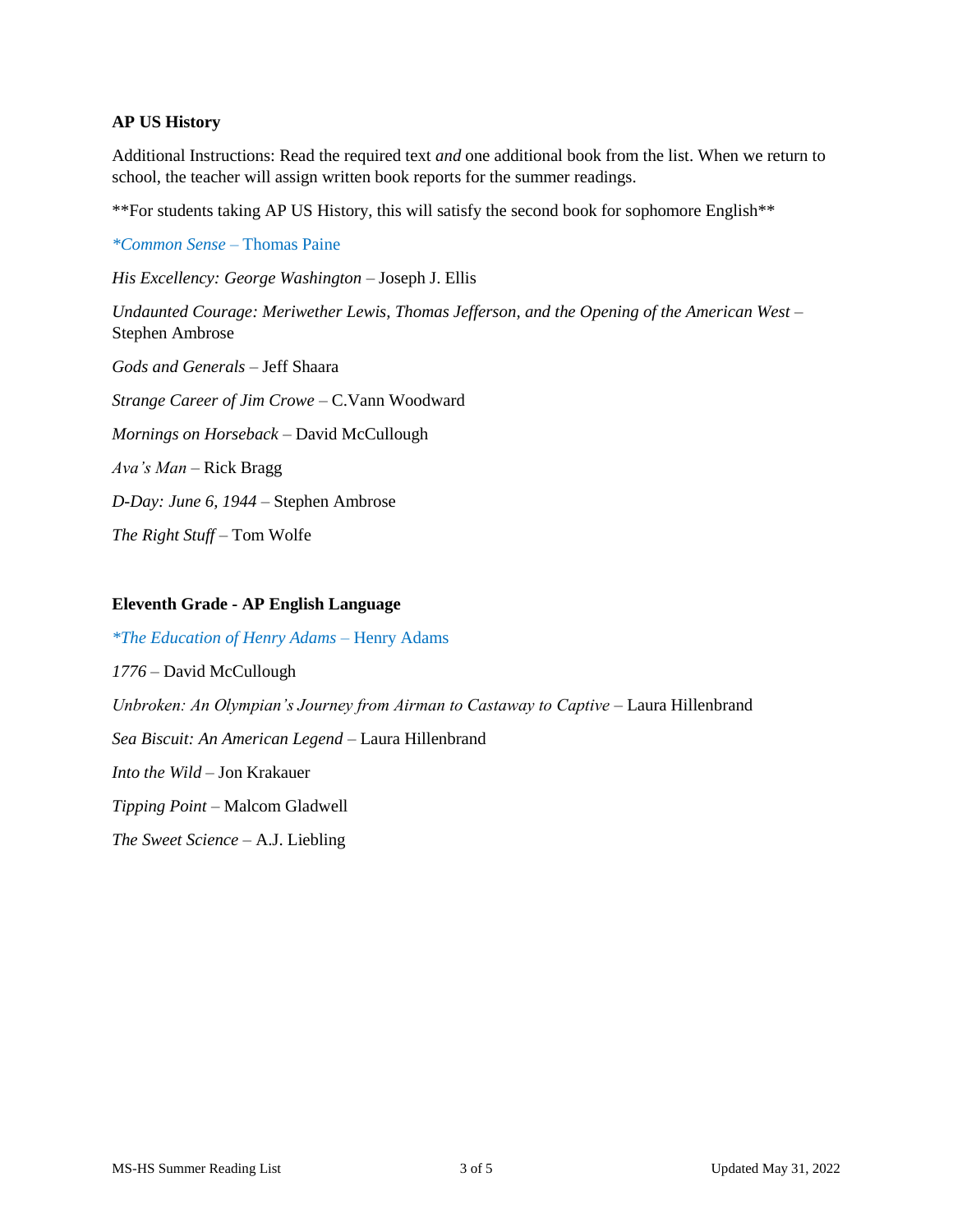## **AP Government**

*Additional Instructions: Read the required texts and one additional text from the list. When we return to school, the teacher will assign presentations for the summer readings.* 

*\*The Federalist Papers (10, 51, 70, and 78) The Declaration of Independence Articles of the Confederation Brutus 1 The Constitution of the United States Letter from a Birmingham Jail*

# **AP Environmental Science**

*Additional Instructions: Choose ONE of the books on the list and read it before the first day of school. See further instructions below the reading list:* 

*The Omnivore's Dilemma: A Natural History of Four Meals –* Michael Pollan *Collapse: How Societies Choose to Fail or Succeed –* Jared Diamond *Dirt: The Erosion of Civilizations –* David R. Montgomery *Four Fish: The Future of the Last Wild Food –* Paul Greenberg *Garbage Land: On the Secret Trail of Trash -* Elizabeth Royte *Being the Change: Live Well and Spark a Climate Revolution -* Peter Kalmus *Breakpoint: Reckoning with America's Environmental Crises -* Jeremy B. C. Jackson *Climate--A New Story –* Charles Eisenstein *Unquenchable: America's Water Crisis and What to Do About It –* Robert Glennon *Silent Spring –* Rachel Carson

#### **Assignment:**

- Choose ONE of the books on the list and read it before the first day of school.
- You will also need a journal to document your ideas as you read. A composition book will work well and are readily available and inexpensive. I will be keeping the journal so do not spend a lot of money on it.
- *…continued on next page…*